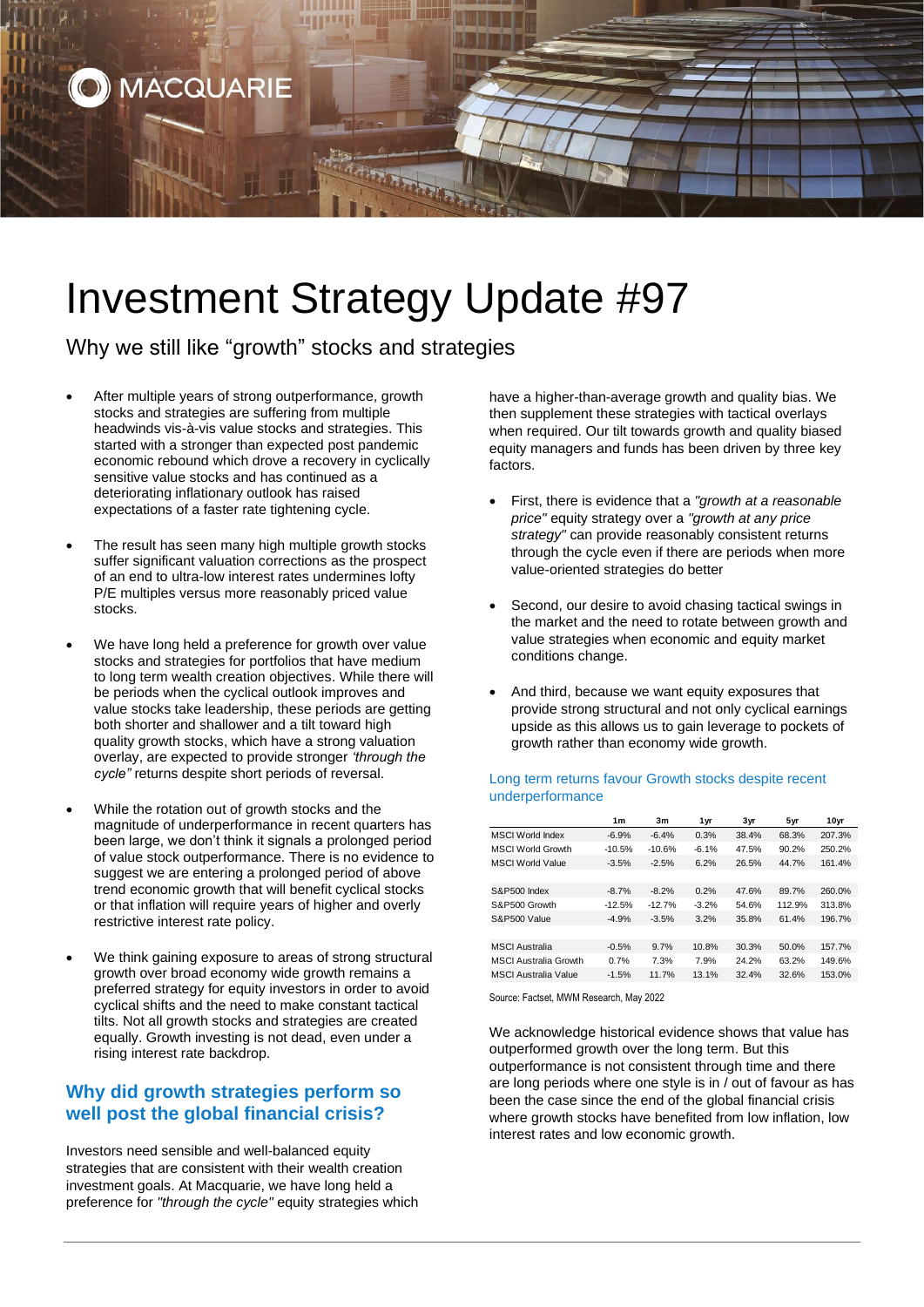#### Growth stocks have moved closely with real bond yields over the past 2 years both up and down



Source: FactSet, MWM Research, May 2022

But, over the past year as economic activity has rebounded off the back of extraordinary levels of monetary and fiscal policy stimulus, we saw the first wave of outperformance by value stocks and in particular those leveraged into the economic recovery. This trend was further reinforced as rising inflation and the prospect of an end to ultra-low policy rates began to undermine growth stock valuations and open them up to disappointment.

## **But not all "growth" strategies are created equally**

All things equal, an environment of rising and/or high inflation and one that is accompanied by rising interest rates will tend to favour value stocks which are not hurt as much by a rising discount rate because they tend to trade on lower valuation multiples.

#### Growth strategies have corrected sharply since 2021 but have still strongly outperformed since 2017



Source: FactSet, MWM Research, May 2022

But not all growth strategies are the same and broad-based benchmarks (such as value and growth) can be misleading and not wholly representative of performance when other factors such as valuation are taken into consideration. At Macquarie, our preference is on a narrower subset of the

"growth" universe and on buying and recommending strategies that target *"growth stocks at a reasonable price (GARP)"* over *"growth stocks at any price (GAAP)"*. While these are both growth strategies, GARP has a strong valuation overlay while GAAP does not.

There is a key limitation to this type of growth strategy, but it also comes with some key benefits. GARP strategies will not usually rise as much as GAAP strategies when inflation and rates are low because they will not experience the same level of valuation expansion and hence price upside. But equally, they are unlikely to fall as much when inflation and rates begin to rise because they derive a greater proportion of their value from near term earnings and trade on less lofty valuations.

#### Growth stocks still trade expensively versus Value stocks



Source: FactSet, MWM Research, May 2022

For instance, Microsoft or Apple are considered GARP stocks because they trade on relatively low growth stock valuations but with above average growth prospects. In comparison stocks like Netflix or Paypal are considered GAAP stocks because they also have above average growth but trade(d) on extreme valuations. This makes them highly vulnerable to rising interest rates as is the case now.

#### GARP has outperformed Growth in the sell off



Source: FactSet, MWM Research, May 2022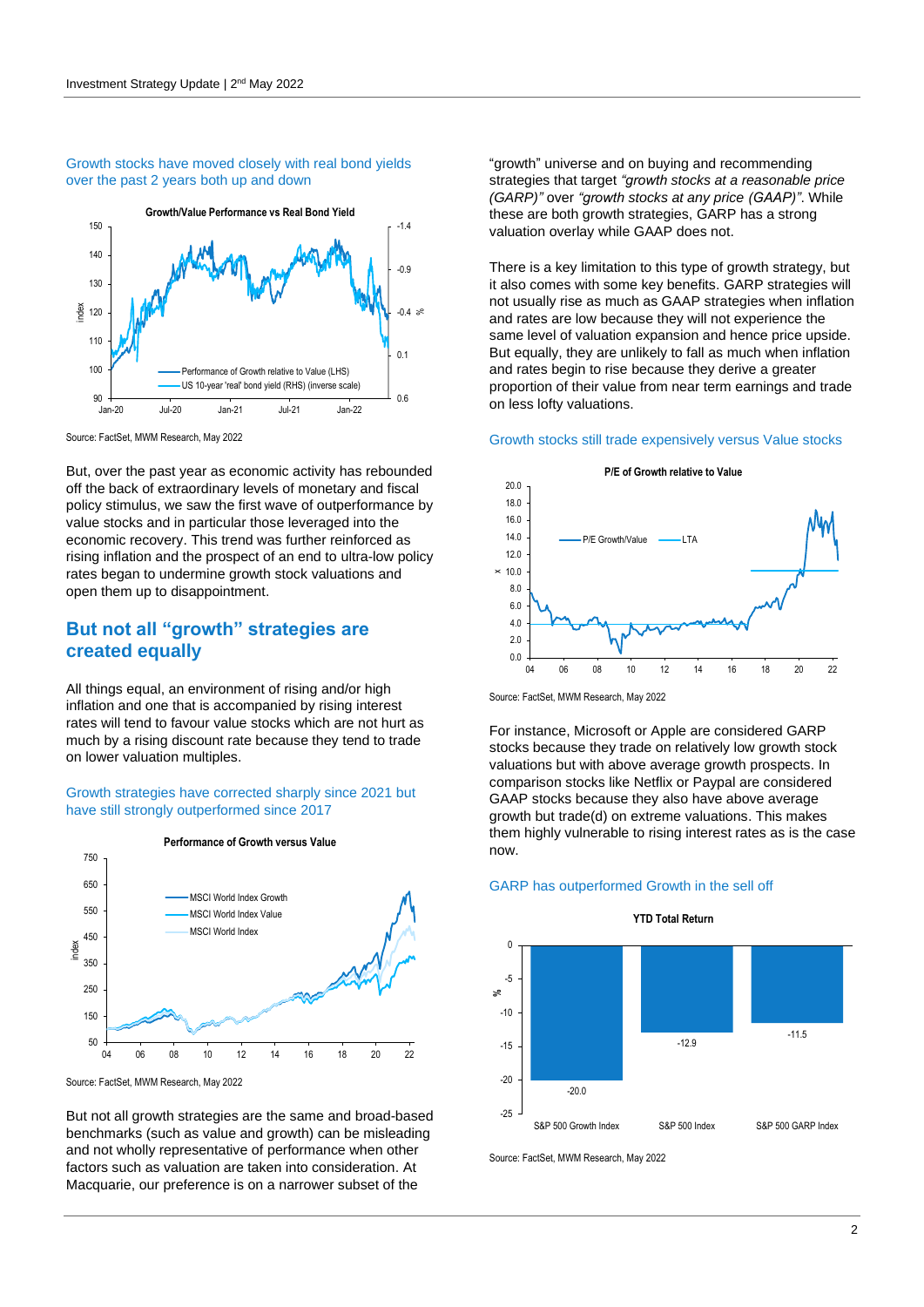## **What does this mean for growth stocks and strategies?**

Our key message is that while growth stocks are indeed vulnerable to rising interest rates and this is likely to be a feature of the macroeconomic environment for the next 12- 18 months, the degree of sensitivity to higher rates will vary significantly. All things equal, the higher the valuation, the more vulnerable the valuation is to higher interest rates. Stocks which tend to trade on the highest multiples are either those which have low and/or no earnings or which have growth prospects that stretch far out into the future. This is a trend we have seen evident in the latest growth stock sell-off, particularly in the US, where the valuation dispersion is extremely wide (particularly amongst technology stocks).

#### Australian growth stocks have not corrected as dramatically as global growth stocks



Source: FactSet, MWM Research, May 2022

But we think it is wrong to paint all growth stocks with the same brush. A strategy that has a sensible valuation overlay is not as vulnerable to rising interest rates as one which is focused on gaining exposure to growth at any cost and this can be seen in recent performance trends both in Australia and abroad.

We are in a macroeconomic environment that, all things equal, will tend to favour stocks that trade on value multiples and are less sensitive to the discount rate. This is why growth stocks and funds are underperforming. However, we think the window for value stock outperformance will be relatively short based on Macquarie's macroeconomic view that inflation will be transitory. In addition, we don't think we are entering a prolonged period of above average economic growth which means the cyclical tailwinds for value are not likely to persist.

Finally, while the period of growth underperformance might not be over, the rationale for preferring growth strategies that have a strong valuation and quality bias remain in place. We like the fact that these strategies give investors "through the cycle" exposure to structural growth opportunities and that it does not require making ongoing tactical shifts between the different styles which can be difficult to time.

We recommend investors who have a medium to long term outlook maintain a bias towards GARP focused strategies with the option of supplementing these with tactical allocations to value strategies but not the other way around.

## **Macquarie WM Investment Strategy Team**